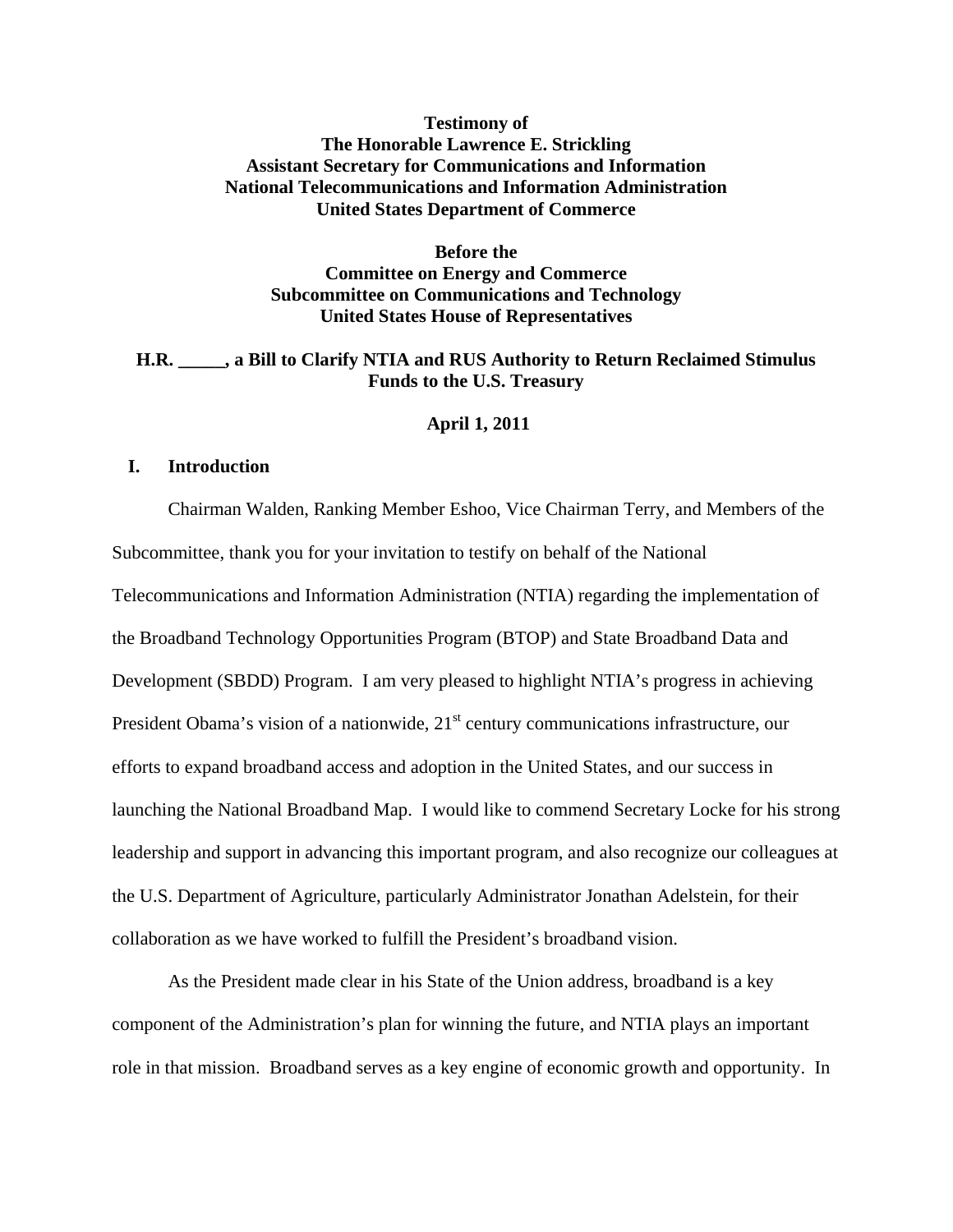the near-term, investments in broadband infrastructure will create jobs by supporting the installation and upgrade of fiber-optic networks and other high-tech components. Public computer centers will offer critical job and educational training as well as Internet access for those who lack access or cannot afford this technology at home. Sustainable broadband adoption efforts will help low-income and other vulnerable populations learn about the benefits of broadband technologies and become proficient in computer-related skills. In the long-term, expanding broadband access and adoption will facilitate small business growth and innovation, enhance health care delivery, promote energy independence, improve public safety, and lay a foundation for long-term economic development in communities throughout the United States.

In awarding grants, NTIA sought to fulfill all of the purposes of the Recovery Act by addressing unmet broadband needs in unserved and underserved areas of the nation as well as improving access for critical anchor institutions – schools, libraries, hospitals – and public safety agencies. NTIA found that the strongest, most sustainable proposals were those where communities took a comprehensive approach in defining their critical broadband needs. These projects proposed to invest primarily in "middle mile" broadband infrastructure – the vital link between the national Internet backbone and the local broadband connections to homes and small businesses – as well as to provide community anchor institutions with new or improved Internet connections at significantly higher speeds. Community anchor institutions—such as schools, libraries, hospitals, and public safety facilities—generally demand much faster speeds than typical household consumers. In many communities, however, such capabilities were previously unattainable.

Adequate middle mile infrastructure is not only essential for anchor institutions to fulfill their missions, but is also a critical enabler of "last mile" broadband service to homes and local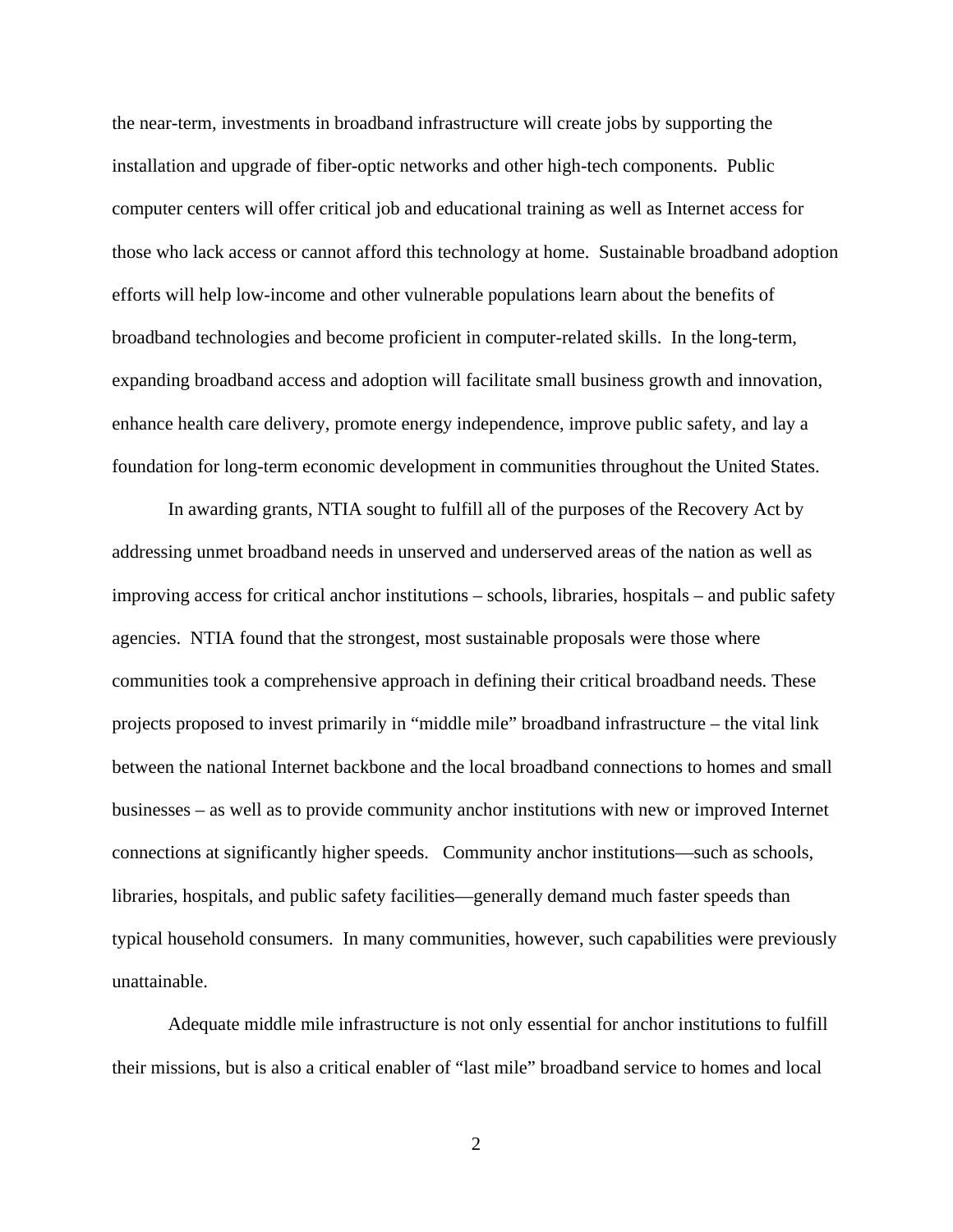businesses. Investments in middle mile facilities have the potential to catalyze millions of dollars in additional private sector investment, as local broadband providers utilize the new BTOP-funded infrastructure to expand or enhance their own Internet service for households and businesses throughout America. The potential of the infrastructure projects we funded to expand the nation's broadband capabilities significantly is on its way to becoming a reality.

After a rigorous and highly-competitive application process, NTIA selected over 230 significant investments from the 2,800 BTOP applications we received that requested over \$36 billion in funding. Under the SBDD program, NTIA also funded 56 states and territories to collect broadband map information through 2015 and to build their own broadband capabilities such as state and local task forces to address specific challenges to broadband deployment and availability, technical assistance to help anchor institutions and small businesses use broadband more effectively, and research to identify barriers to adoption. I am extremely pleased with our strong portfolio of projects. They will bring critical benefits to the American people, including fostering economic growth and job creation, and increasing broadband access and adoption.<sup>1</sup>

### **II. Progress in Achieving Program Objectives**

 $\overline{a}$ 

Since completing the grant awards last September, NTIA has been focused on providing vigorous oversight and high-quality technical assistance to grantees to ensure they complete their projects on schedule, within budget, and deliver the promised benefits to the communities they serve. I am pleased to report that BTOP projects have already made significant progress in achieving these goals. For example:

• In Michigan, Merit Network has broken ground on its project that will deploy 2,287 miles of open-access, advanced fiber-optic network through rural and underserved communities

<sup>&</sup>lt;sup>1</sup> More detailed information regarding BTOP-funded projects can be found in the BTOP Grant Overview Report available at http://www.ntia.doc.gov/reports/2010/NTIA\_Report\_on\_BTOP\_12142010.pdf and at http://www2.ntia.doc.gov/.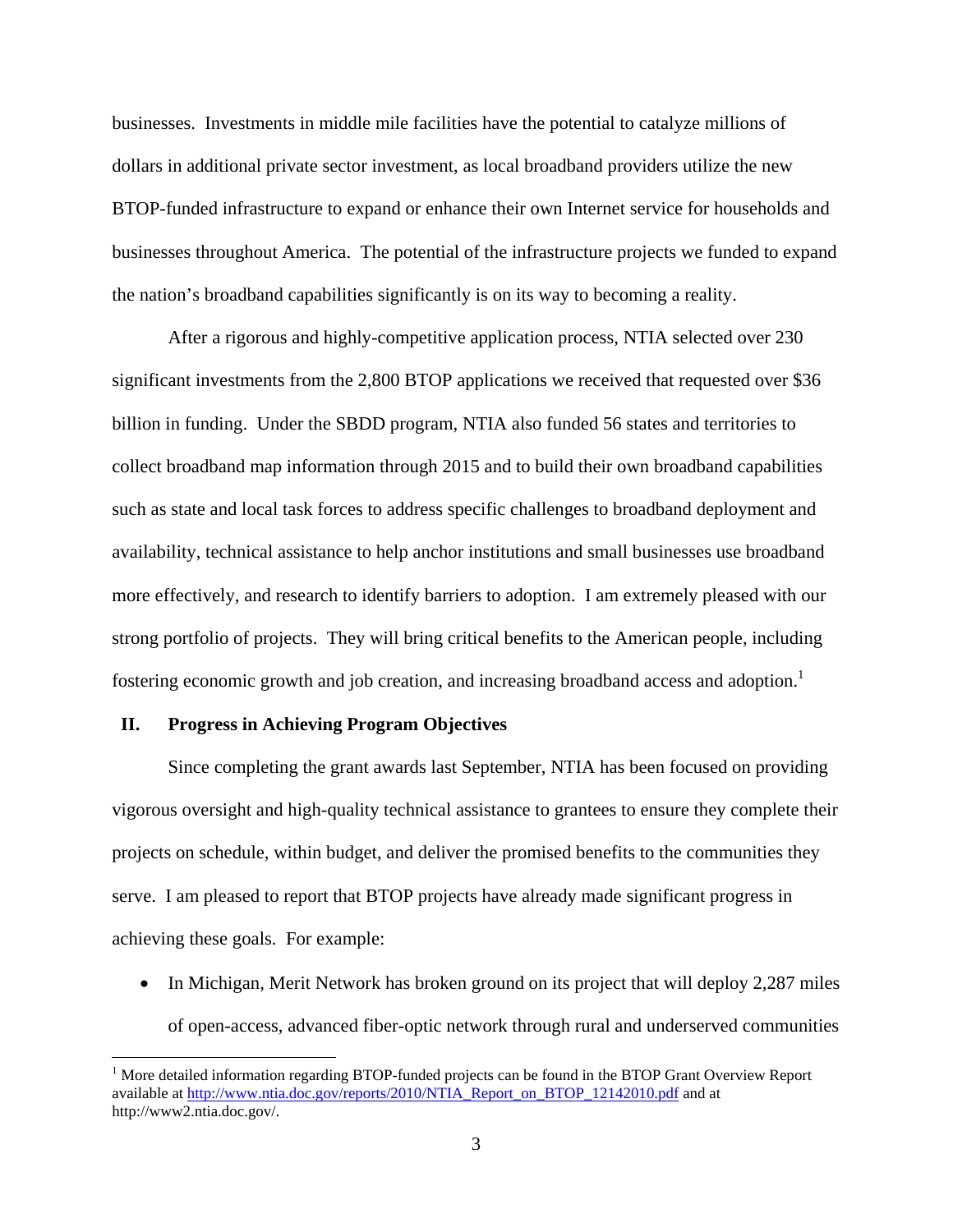in Michigan's Lower and Upper Peninsulas. The \$130 million REACH-3MC project intends to provide access for 105 community anchor institutions and spur deployment of affordable broadband to households and businesses that lack adequate service options in 52 counties. Currently, the grantee is able to provide 1 gigabit per second (Gbps) service in only 30 counties in Michigan (36 percent). With its BTOP grants, Merit predicts it will be able to offer 1 Gbps or greater service to 77 of 83 counties, or 93 percent of the state.

- The OneCommunity "Connect Your Community" project has provided computer training to more than 3,000 citizens across Cleveland and Akron, Ohio; Detroit, Michigan; Lexington, Kentucky; and Bradenton, Florida. Aimed at expanding broadband adoption in low-income communities, the program teaches participants computer basics, Internet fundamentals, online safety and privacy tips, and software use. BTOP funds have also allowed OneCommunity and its partners in eight communities to hire 105 full-time employees to administer the project and provide training to users.
- In Nevada, the Las Vegas-Clark County Urban League's Public Computer Center project serves 2,500 to 3,000 users per week at its 15 new and 14 refurbished computer centers. Instructors provide computer and Internet training, and help low-income and vulnerable residents such as seniors and those in public housing find employment. With the help of BTOP funds, the project has hired 24 full-time and six part-time personnel as instructors and supervisors, and for information technology support.
- In North Carolina, MCNC broke ground on a project that it anticipates will create more than 1,000 temporary engineering and construction jobs as well as 10 permanent jobs to manage the expansion of almost 1,800 miles of fiber-optic infrastructure to connect approximately 100 community anchor institutions in the state. Currently, MCNC is able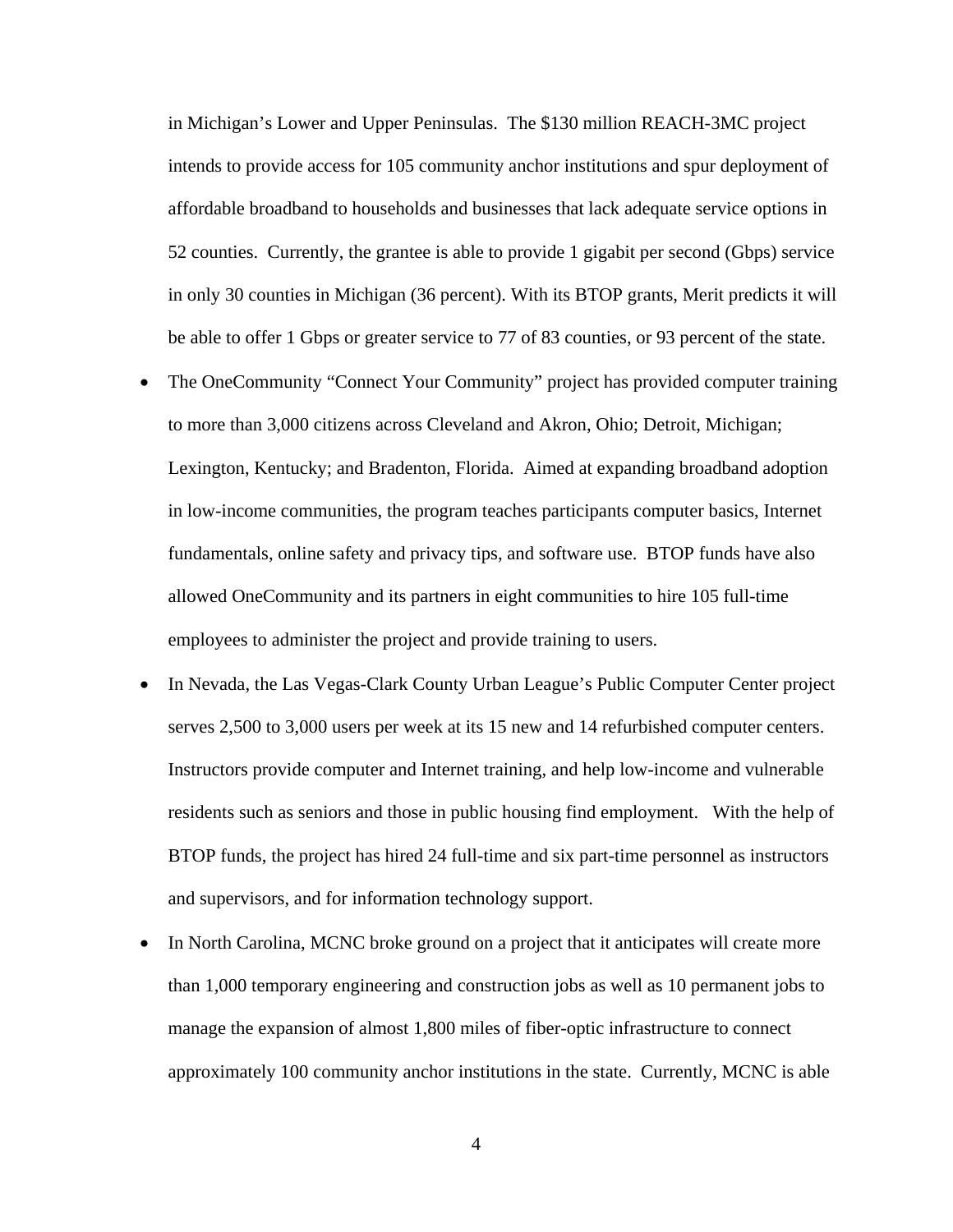to provide 1 Gbps service to 12 counties (12 percent of the state). With its BTOP grant investments, MCNC predicts it will be able to serve 83 of 100 counties. This nearly 600 percent increase represents a substantial improvement in statewide broadband capabilities.

• The Maine Fiber Company has begun construction of a 1,100-mile rural high-speed Internet network in the state of Maine. The project has already improved access for the Maine Medical Center in Portland with high-capacity broadband services, facilitating the use of telemedicine and improving healthcare delivery for Maine residents.

Numerous other projects are well underway and delivering on their promised benefits for the American public. Last quarter, grant recipients reported funding approximately 1,000 jobs, and, to date, grantees have installed more than 4,000 computers for public use, with many of our grantees reporting higher than expected use at computer centers. Over 150,000 hours of broadband training has been provided to over 65,000 people. Additionally, even though most of their projects are in the early stages of construction, BTOP infrastructure awardees have entered into approximately 90 interconnection agreements with third-party providers to leverage or interconnect with their networks and are currently in negotiations with 200 more.

In all, BTOP and SBDD awardees have drawn down approximately \$300 million in federal funds, or over seven percent of obligated funds. I am confident that our projects are making significant progress in achieving the goals established by Congress in the Recovery Act, and that we are taking all appropriate steps to ensure that projects are on track to deliver timely and important benefits to the American people.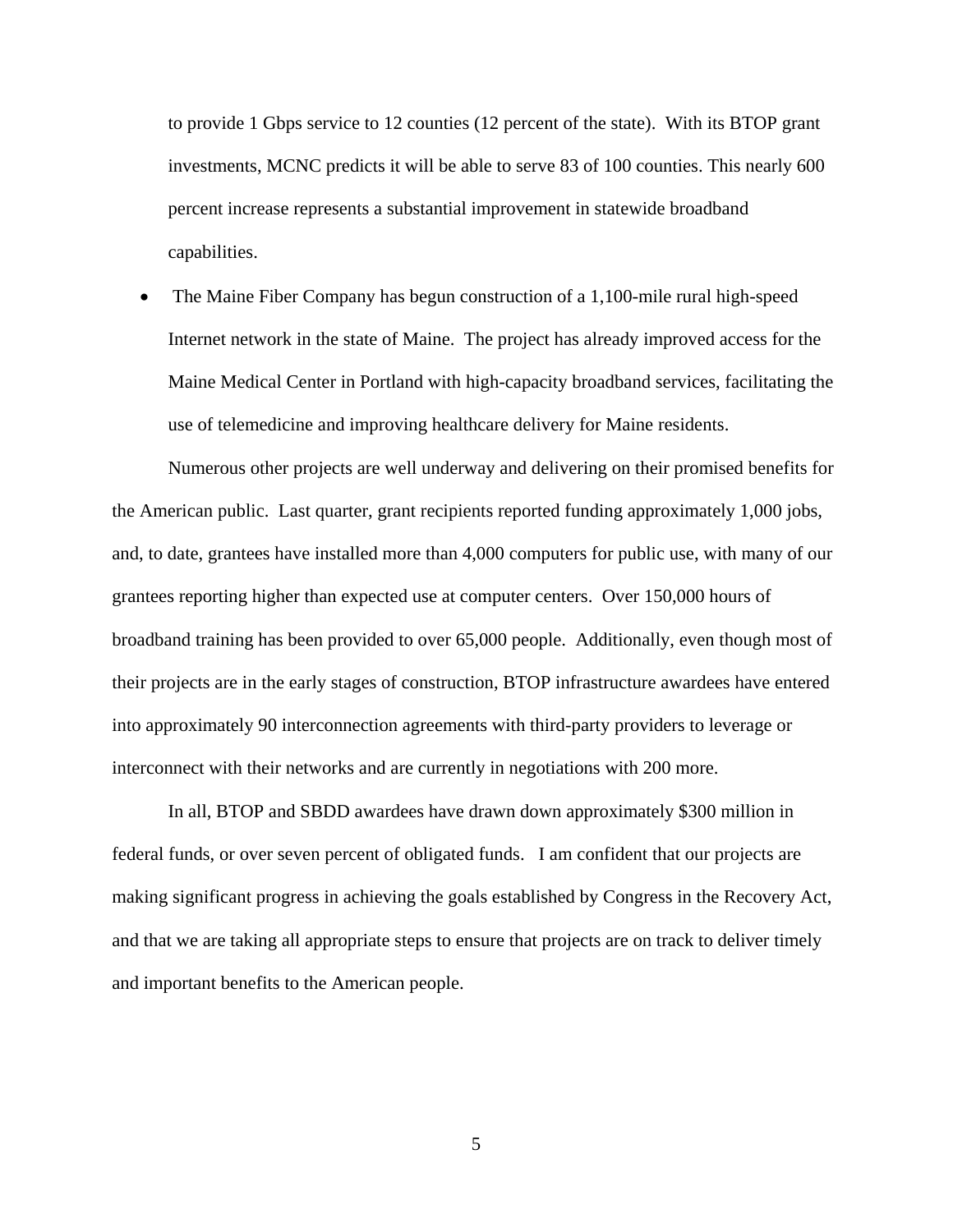#### **III. Monitoring, Oversight, and Technical Assistance**

Protecting the federal funds we are spending and the investments we are making is of paramount importance to NTIA. As the members of the Subcommittee are well aware, achieving these objectives is challenging and requires NTIA to perform diligent oversight and provide technical assistance to our awardees. We are very appreciative of the bipartisan support shown by this Subcommittee's leadership for NTIA's ongoing broadband grant administration and management funding needs. As a large and complex program that chose innovative projects to meet real needs in America, BTOP continues to raise novel issues, some of which have the potential to impact the progress of BTOP projects. For example:

- NTIA funded projects ranging from approximately \$175,000 to more than \$150 million to a wide variety of recipient types, many of which are first-time Federal grant recipients. Projects of such varying size, scope, and structure must follow numerous Federal grant rules, which require our staff to work closely with each recipient to ensure oversight and assistance are appropriately tailored to awardees' unique circumstances and needs, and that recipients follow all proper procedures.
- Before they can begin construction, the majority of BTOP infrastructure awardees must complete and submit environmental and historic preservation documentation in compliance with the National Environmental Policy Act (NEPA), the National Historic Preservation Act (NHPA), and the Endangered Species Act (ESA). These processes can take significant time and resources, and we have worked hard to find win-win solutions to enable much-needed projects to move forward in full compliance with these important laws. NTIA has cleared 47 of 118 projects to proceed to construction and 46 others are in the final stages of review.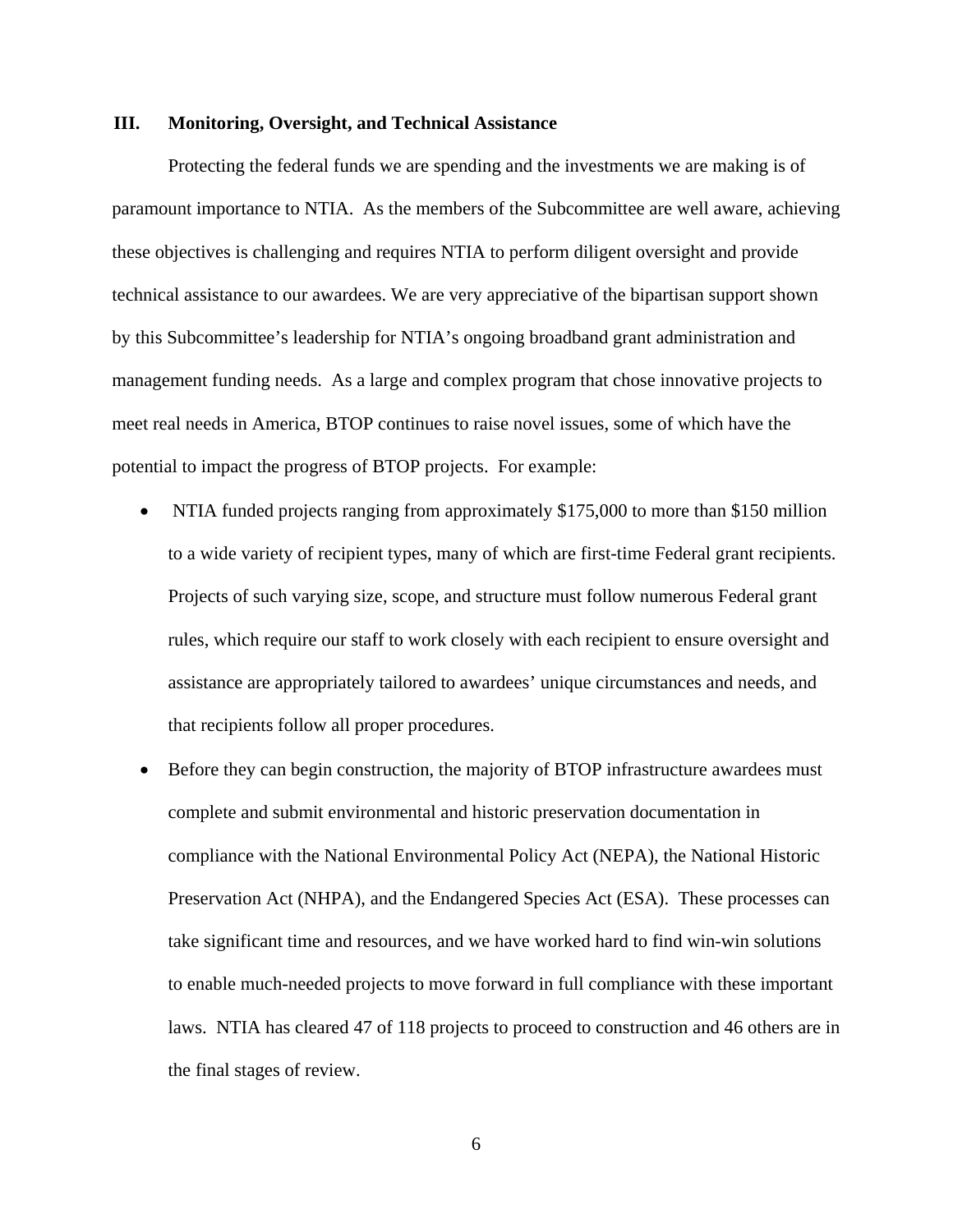- To fulfill the broadband needs of their communities in the most comprehensive manner possible, grant recipients often incorporate multiple partners in the implementation of their projects. Federal grant rules impose a uniform framework on the classification of these partnerships, the obligations of various project collaborators, and the federal security interests required for property acquired or improved with federal funds. NTIA works closely with recipients to help ensure their compliance.
- To meet the matching funds requirements of BTOP grants, recipients employed a variety of resources, including cash and third-party in-kind contributions, which NTIA must ensure are properly valued. In some cases, this activity requires substantial time and resources on the part of recipients and the government.

To solve each issue that arises, yet maintain the rigorous implementation schedule demanded of BTOP projects, NTIA has put into action a program-wide oversight strategy to mitigate waste, fraud, and abuse, to ensure compliance with award conditions, and to monitor each project's progress toward its timely completion. This rigorous framework includes a set of integrated activities, including individual grant monitoring, portfolio management, and program support.

NTIA is directly and frequently engaged with award recipients via regularly scheduled conference calls, email exchanges, drop-in calls on specific administrative or programmatic topics, and in-person conferences. These contacts serve as both a monitoring tool and a means to reinforce the terms and conditions associated with each award, and helps ensure that NTIA quickly addresses challenges that arise during implementation. As part of this monitoring approach, NTIA has instituted a robust process for identifying and escalating issues that require intervention in order to keep projects on track. We assign monitoring levels to recipients based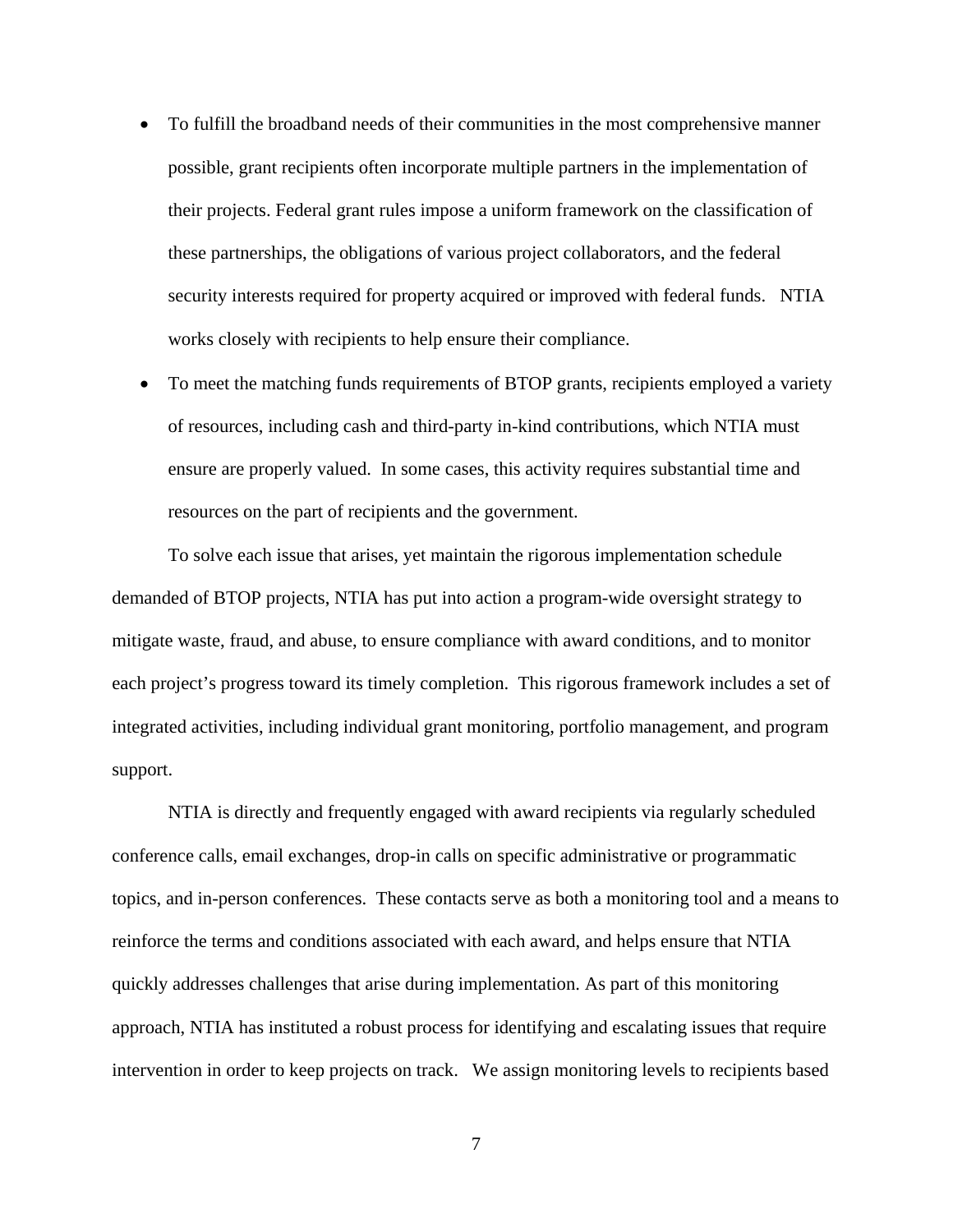on a risk analysis incorporating multiple factors, such as grantee past performance, experience, and project scope, and adjust oversight levels accordingly.

The technical assistance, oversight, and outreach activities that we have conducted to date include the following:

- holding two multi-day grantee conferences on key project implementation topics; $2^2$
- creating more than 15 relevant fact sheets;<sup>3</sup>
- hosting over 40 webinars and drop-in conference calls to provide guidance on key compliance topics; $4$
- conducting at least bi-weekly conference calls with each grant recipient;
- publishing Recipient Handbooks;<sup>5</sup>
- providing an online workspace and collaboration tool for grantees;
- delivering monthly recipient newsletters and as-needed emails regarding training, lessons learned, and answers to frequently asked questions;
- publishing a comprehensive monitoring plan and site visit checklist online;  $6$  and
- visiting 72 projects totaling \$2.2 billion in federal awards by the end of June to safeguard taxpayer investments.

A goal of NTIA's rigorous outreach, oversight, and monitoring is to identify issues early in the process and resolve them promptly. In two cases, our oversight has led to grantee's deciding to terminate their awards. In both of these cases, NTIA worked with the awardees proactively to identify and address issues that could have jeopardized the ultimate success of the

 $\overline{a}$ 

<sup>&</sup>lt;sup>2</sup> Presentations from these conferences can be found at  $\frac{http://www2.ntia.doc.gov/Workshops.}$ <br><sup>3</sup> Fost Shoats can be found at http://www.2.ntia.doc.gov/ManagamentBesources.

 $3$  Fact Sheets can be found at http://www2.ntia.doc.gov/ManagementResources.

<sup>&</sup>lt;sup>4</sup> Some of the webinars are available online at http://www2.ntia.doc.gov/management.

 $<sup>5</sup>$  The Recipient Handbook can be found at  $\frac{http://www2.ntia.doc.gov/ManagementResources.}$ </sup>

<sup>&</sup>lt;sup>6</sup> BTOP's Monitoring Plan and Site Visit Checklist are available at http://www2.ntia.doc.gov/reporting.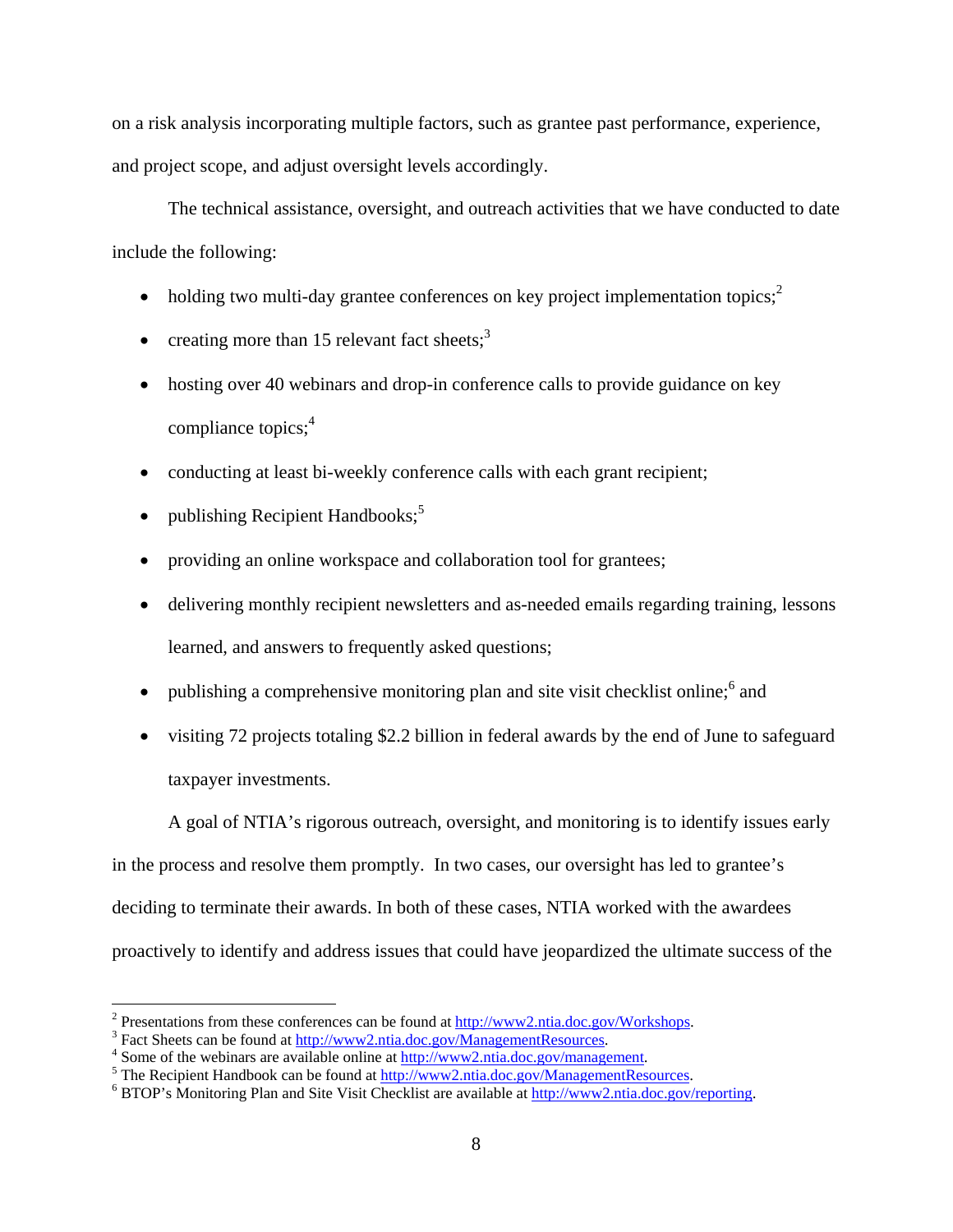projects and wasted taxpayer dollars. While I am disappointed that these particular projects in Indiana and Wisconsin will not realize their intended benefits, I do believe that these experiences underscore the importance, and essential value, of NTIA's strong federal oversight and monitoring of its BTOP projects, and highlight its commitment to working closely and proactively with all awardees to ensure the success of the program as a whole.

The Fiscal Year 2012 President's Budget includes \$32.3 million to support the administration of broadband programs. This level of funding, and the staffing it supports, is critical to ensure that NTIA can continue its oversight and administration of grants, to ensure continued adequate levels of performance by awardees, and to prevent waste, fraud, or abuse of federal funds.

#### **IV. State Broadband Data and Development (SBDD) Program**

In addition to Recovery Act grants for broadband infrastructure, public computer centers, and sustainable broadband adoption, NTIA awarded \$293 million in grants to every state, territory, and the District of Columbia or their designees for broadband data collection, planning, and capacity building initiatives. As a result of these grants, on February 17, 2011 NTIA, in collaboration with Federal Communications Commission (FCC), unveiled the National Broadband Map – the first public, searchable nationwide map of consumer broadband Internet availability in the United States. The National Broadband Map, available at www.broadbandmap.gov, is an unprecedented searchable database of information on high-speed Internet access using data collected from 1,650 unique broadband providers and other data sources. To make the website as accessible and transparent as possible, users can view the data in a variety of ways, from address searches to national and state rankings to maps that display broadband speeds and number of providers.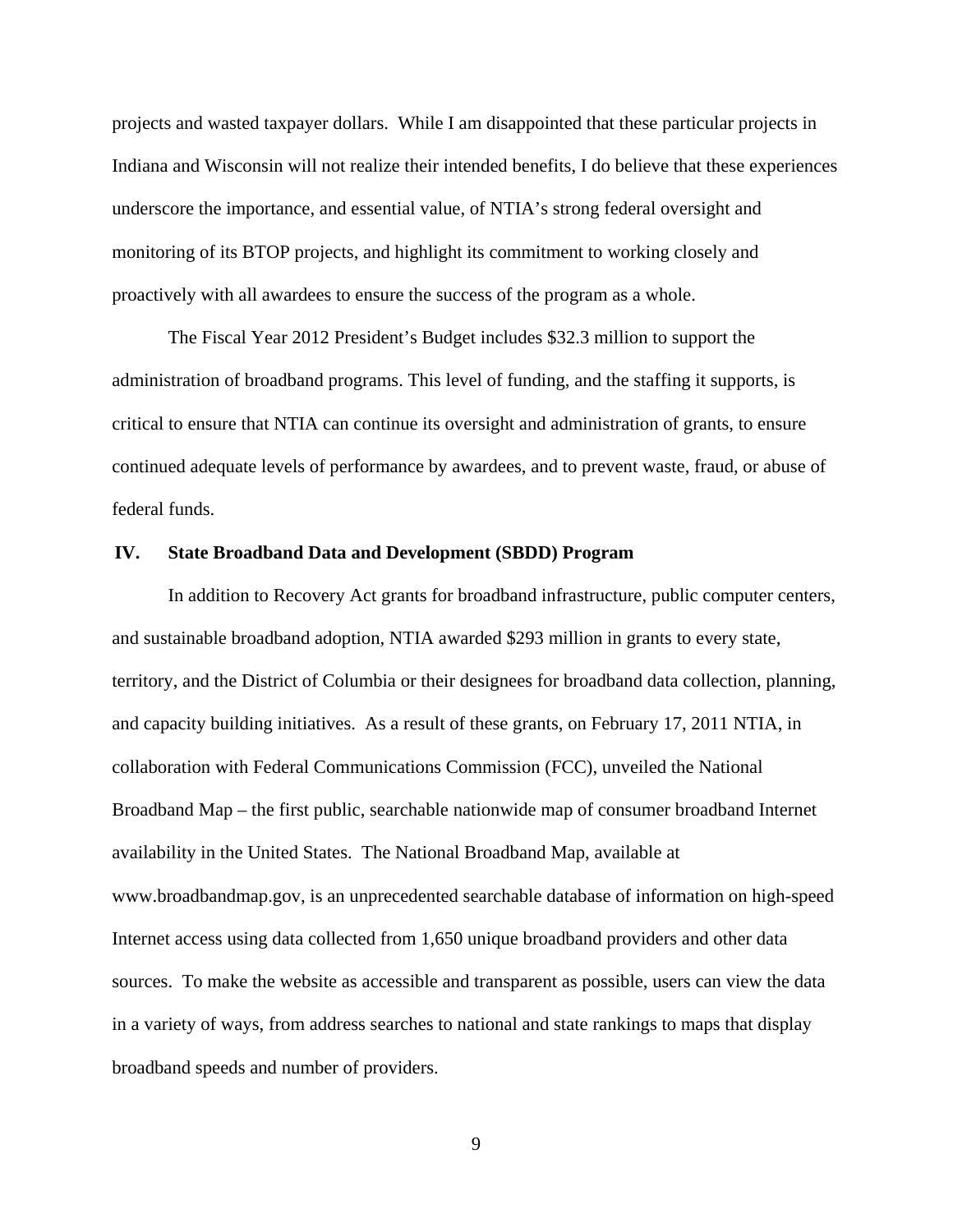The website resulting from this Federal-state partnership includes more than 25 million searchable records showing where broadband Internet service is available, the technology used to provide the service, the maximum advertised speeds, and the names of the service providers. The website also contains information about the broadband speeds utilized by community anchor institutions across the county. It is the most granular and transparent dataset of broadband availability that has ever been published. Among the results of this tool, the map shows that between 5 - 10 percent of Americans lack access to broadband at speeds that support a basic set of today's broadband-rich applications and services while retaining sufficient capacity for web browsing and e-mail. It also demonstrates that community anchor institutions appear to be largely underserved. For example, based on studies by state education technology directors, most schools need a connection of 50 to 100 Mbps per 1,000 students. The National Broadband Map data show, however, that two-thirds of surveyed schools subscribe to speeds lower than 25 Mbps. In addition, 96 percent of libraries reported subscribing to speeds lower than 25 Mbps. The map also shows that approximately 36 percent of Americans have access to wireless Internet service at maximum advertised download speeds of 6 Mbps or greater, which some consider the minimum speed associated with "4G" wireless broadband service.

Already, nearly a half a million unique users have utilized the site, which can serve a range of interests. For example, Federal, state, and local policymakers can compare broadband availability among geographic areas and across demographic groups, which can inform policies to support private sector investments in deploying broadband. The data can assist broadband providers in assessing new business opportunities and economic developers as they work to attract businesses to, or address barriers to investment in, their communities. The map will also help consumers and small businesses learn about the broadband service options in their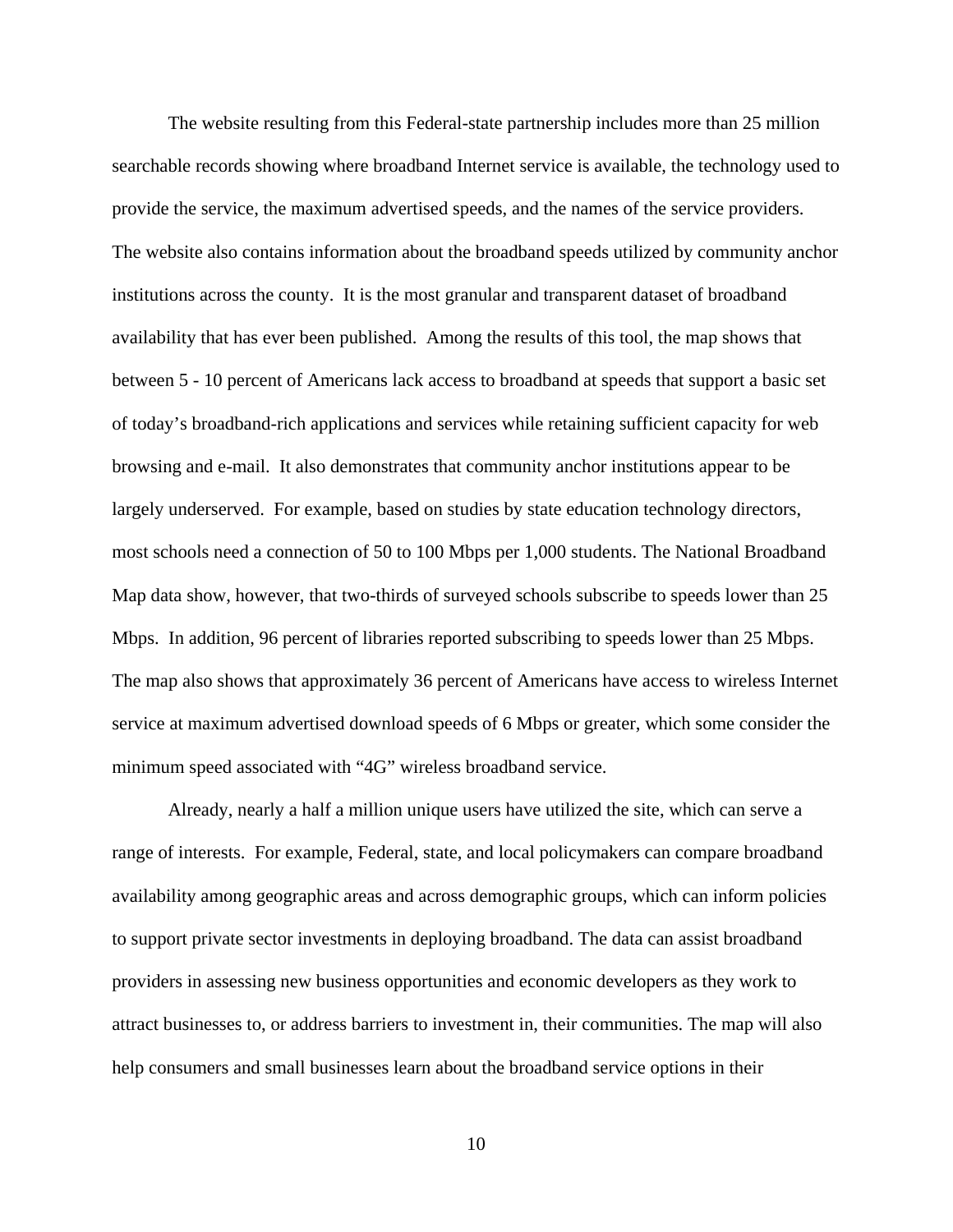neighborhoods or where they may relocate. Private sector companies can integrate the data into their own online offerings or applications – for example, a website that lists homes on the market could include a description of broadband availability by using our broadband data. And various stakeholders have downloaded all of the public data more than 500 times already, allowing additional and more granular analysis than what is already on the website. We look forward to the public – including researchers and industry – using this data in a variety of innovative ways and helping us refine and improve it by, among other things, using the map's crowdsourcing tools to provide feedback about this granular data.

In addition to the development and ongoing maintenance of the National Broadband Map, which we will update every six months, the SBDD grants are playing a critical role by providing support to states and territories as they identify and address obstacles to broadband deployment and adoption. Our State Broadband Initiative has empowered states to fashion solutions tailored to their unique broadband needs, has supported state and local task forces and planning teams to expand broadband awareness and adoption, and has enabled new efforts to make government more responsive to citizens in this new digital economy. By providing coordination to this new network of state broadband activity, the State Broadband Initiative is facilitating collaboration among the states, enabling the exchange of best practices and lessons learned. This is yet another way that we intend to leverage our grants to help share best practices and win the future.

### **V. Collaboration with the Office of Inspector General**

I am grateful for the ongoing efforts of the Department of Commerce's Office of Inspector General (OIG) in helping to oversee NTIA's broadband programs and to prevent waste, fraud, and abuse of taxpayer dollars. NTIA and the OIG have worked closely and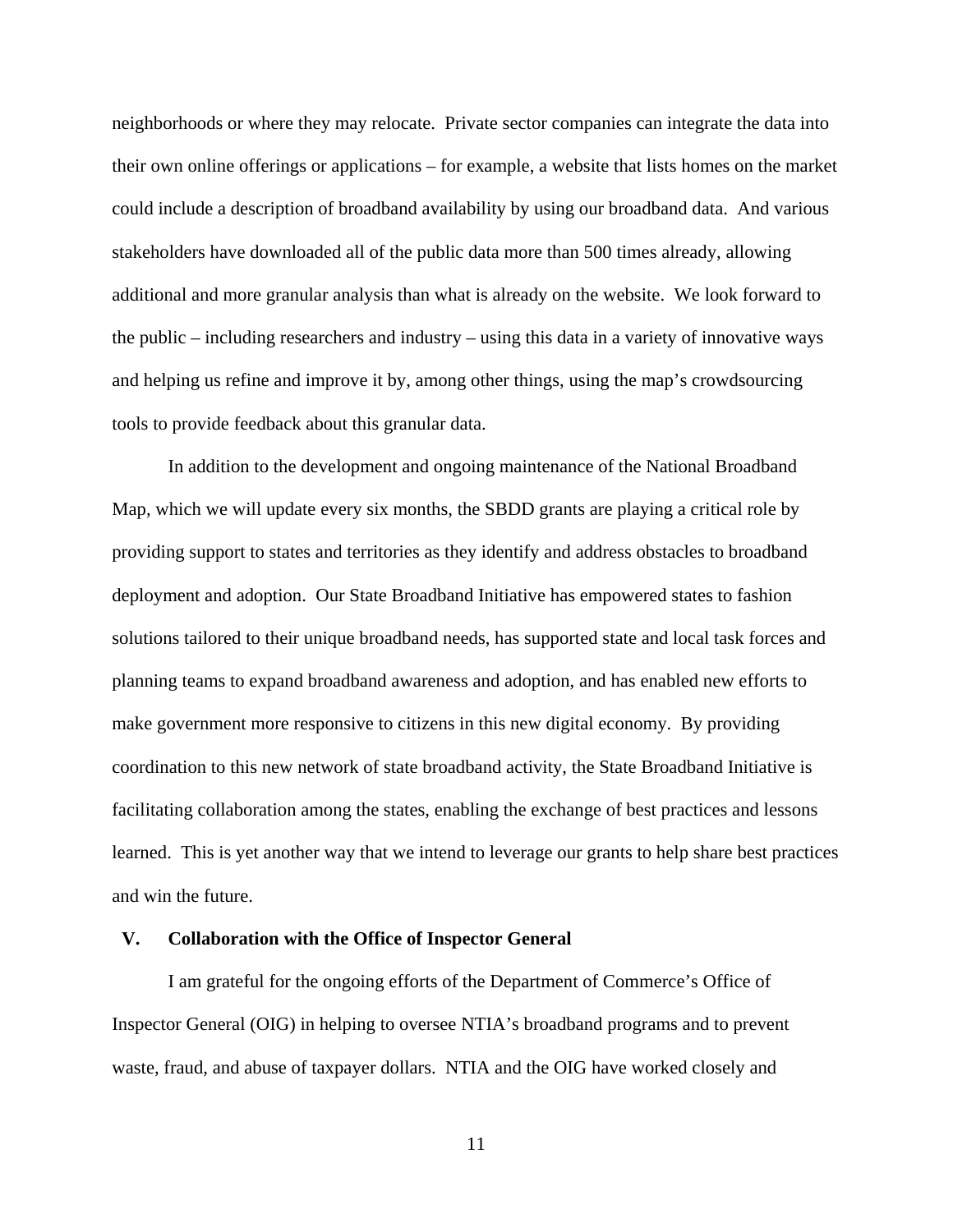collaboratively to implement BTOP in the most responsible and efficient manner possible. Last November, the OIG issued a report finding that NTIA had made significant progress in establishing systems to administer and manage grants, but suggested additional steps to strengthen post-award oversight, such as clarifying roles and responsibilities among Department of Commerce agencies, enhancing information technology systems, documenting policies and procedures, bolstering internal controls over professional development, and improving the timeliness and efficiency of some monitoring activities.<sup>7</sup> In response, NTIA has taken all appropriate actions to satisfy the OIG's recommendations and continues to identify ways to further strengthen the program.

The OIG's most recent report also warned that the uncertainty of future funding for BTOP administration raised significant concerns about the adequacy of future BTOP grant oversight and risked weakening NTIA's ability to combat waste, fraud, and abuse.<sup>8</sup> I greatly appreciate the Subcommittee's recognizing, as our Department's OIG and the U.S. Government Accountability Office (GAO) have urged, that effective oversight requires resources. I look forward to working with you to ensure sufficient funding for oversight of our broadband program and will continue working closely and cooperatively with the OIG toward our shared commitment to protecting the public funds and taxpayer investments that are at stake in these projects.

# **VI. A Bill to Clarify NTIA and RUS Authority to Return Reclaimed Stimulus Funds to the U.S. Treasury**

Toward that goal, I welcome the opportunity to comment on the draft legislation that is the topic of this hearing. NTIA supports the ultimate goals of the bill, which are to protect

 $\overline{a}$ 

<sup>7</sup> *See Broadband Program Faces Uncertain Funding, and NTIA Needs to Strengthen its Post-Award Operations*, (Nov. 4, 2010) *available at* http://www.oig.doc.gov/oig/reports/2010/001609.html. 8 *Id.*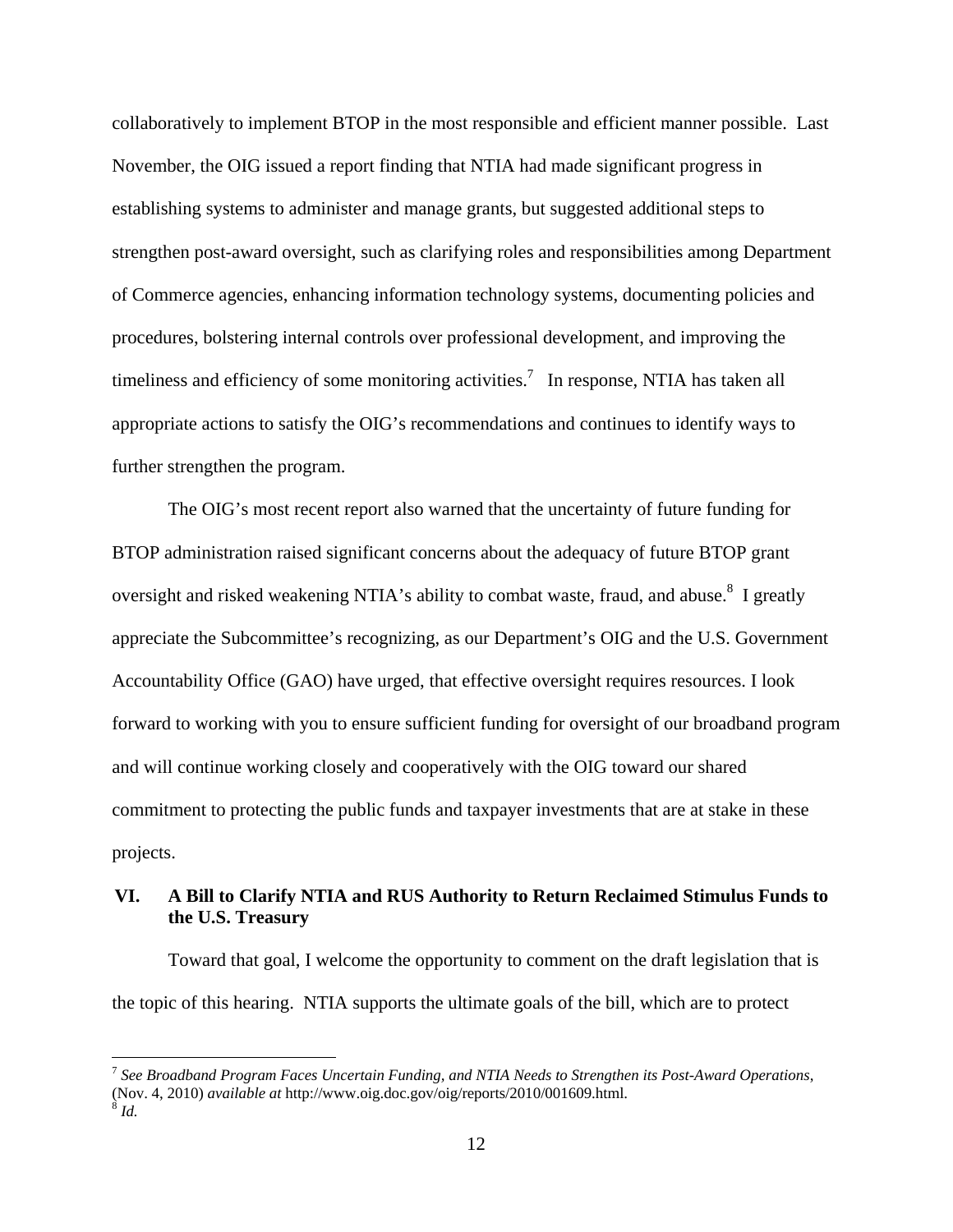against waste, fraud, and abuse and to ensure that unused or reclaimed BTOP funds are promptly returned to the Treasury. As described earlier, NTIA greatly values the work of our Inspector General and, in concert with the OIG, we have implemented a rigorous oversight program for our broadband projects. Accordingly, while we do not believe that additional steps are needed to ensure the adequate protection of taxpayer funds, NTIA has no objection if Congress believes that the reporting requirements contained in the bill – in addition to the other mechanisms already in place – would further its mission of combating waste, fraud, and abuse of federal funds. NTIA does have some concerns, however, about the specific wording of the requirement to deobligate and return funds to the Treasury and looks forward to working with the Subcommittee to clarify its intent.

I also want to take this opportunity to clear up any lingering confusion that there may be regarding whether NTIA has any ability to award additional grants. The answer is no. NTIA's authority to make new BTOP grant awards expired on September 30, 2010 and, to the extent there were any unobligated BTOP funds as of September 30, those funds expired and became unavailable at that time.<sup>9</sup> Moreover, should any funds be deobligated in the future, the Pay It Back Act, enacted in July 2010, requires NTIA to return withdrawn or recaptured BTOP or SBDD grant funds to the Treasury promptly and to return any remaining unobligated balances to the Treasury as of January 1,  $2013$ <sup>10</sup>

 $\overline{a}$ 

<sup>&</sup>lt;sup>9</sup> American Recovery and Reinvestment Act of 2009, Pub. L. No. 111-5, Div. B, Title VI, at  $\S$  6001(d)(2), 123 Stat. 115, 513 (Feb. 17, 2009) (The Assistant Secretary shall . . . ensure that all awards are made before the end of fiscal year  $2010...$ ").

<sup>&</sup>lt;sup>10</sup> Pay It Back Act, Title XIII of the Dodd-Frank Wall Street Reform and Consumer Protection Act, Pub. L. No. 111-203, § 1306 (Repayment of Unobligated ARRA Funds), 124 Stat. 1376, 2135-2136 (July 21, 2010). To date, NTIA has returned almost \$16 million to the Treasury pursuant to this Act.